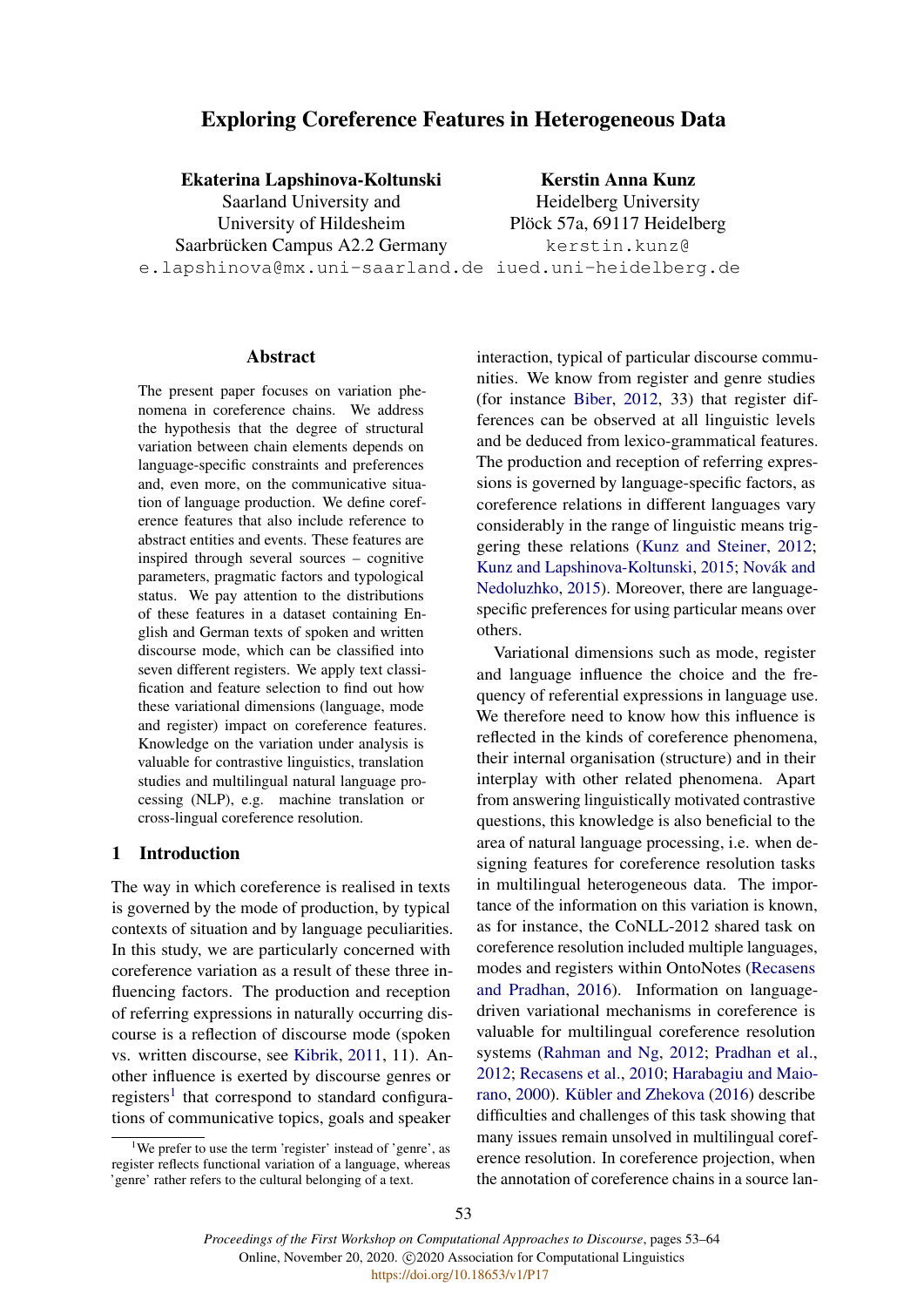guage is projected onto a target language (Novák [et al.,](#page-9-10) [2017;](#page-9-10) [Grishina and Stede,](#page-8-1) [2015;](#page-8-1) [Yarowsky](#page-10-0) [et al.,](#page-10-0) [2001\)](#page-10-0), non-equivalences resulting from language contrasts cause numerous errors. Knowledge on the register and on mode differences is also useful for coreference resolution that requires domain adaptation (Rösiger and Teufel, [2014;](#page-10-1) [Uryupina](#page-10-2) [and Poesio,](#page-10-2) [2012;](#page-10-2) [Yang et al.,](#page-10-3) [2012;](#page-10-3) [Apostolova](#page-8-2) [et al.,](#page-8-2) [2012\)](#page-8-2). There are studies showing that register and mode impact on anaphora prediction models (see e.g. [Zeldes,](#page-10-4) [2018\)](#page-10-4).

In this paper, we define a number of coreference features that are inspired through several sources – cognitive parameters, pragmatic factors and typological status. We pay attention to the distributions of these features in a dataset containing English and German texts that belong to two different discourse modes (spoken and written) and can be classified into seven different registers (academic speeches, political essays, general interviews, literature, technical manuals, popular science and texts from company websites). As our main goal is to find out how these variational dimensions (language, mode and register) impact on coreference features, we apply data mining techniques focusing on the following research questions (RQs):

- RQ1 Which coreference features are most informative in the three prediction tasks: (a) language, (b) mode, (3) register?
- RQ2 Which parameters are distinctive for the languages, modes and registers under analysis?

### 2 Theoretical Background

In our study, coreference includes cohesive relations of identity, i.e. relations between coreferring expressions in a text pointing to the same extralinguistic referent. This is illustrated in example (1).

<span id="page-1-0"></span>(1) ... what relativity is really about, is the question of what two different people, in motion with respect to another, relative to one another, when they look at something happening, or they measure something, the distance between two points or the time between two events, the question is what do these two guys get, if they're in relative motion...

The first referring expression in the text is the antecedent (two different people) introducing

the referent into the textual world. We account for antecedents referring to referents such as persons, objects, times and locations, and also to more complex semantic concepts such as actions or processes, as in example [\(2\),](#page-2-0) or facts and events. Concepts relating to persons or objects are often expressed by simpler linguistic structures such as noun phrases, while complex concepts are typically reflected by less condensed structures such as sentences and even larger stretches of text and may therefore also function as antecedents in coreference chains. These are also included in our analysis.

All other subsequent expressions, referring to the same referent are anaphors – explicit linguistic triggers indicating an anaphoric relation to another stretch of text. They include personal and demonstrative pronouns (it and this), cohesive adverbs of place and time (e.g. here, then) and pronominal adverbs (e.g. herewith in English or damit in German), which are especially frequent in German. They all function as anaphoric heads. Moreover we include possessive and demonstrative determiners (these in these two guys in example (1)) and the definite article, functioning as modifiers within the anaphor. The antecedent and all subsequent anaphors pointing to the same referent occur in a coreference chain.

In our study, we account for variation of form and structure of coreferring expressions, their grammatical function and syntactic position, as well as variation with respect to the chain relation. Most studies on (automatic) anaphora resolution are based on the assumption that the reasons for differences in form, grammatical function and position of coreferring expressions in one and the same chain are related to differences in the degree of accessibility, givenness or salience that a referent has in the recipient's mind at a given point [\(Ariel,](#page-8-3) [2001;](#page-8-3) [Prince,](#page-9-11) [1981;](#page-9-11) [Gundel et al.,](#page-8-4) [2003;](#page-8-4) [Grosz et al.,](#page-8-5) [1995;](#page-8-5) [Eckert and Strube,](#page-8-6) [2000,](#page-8-6) among others). For instance, coreferring expressions that are realised as pronouns and occur as subjects in sentence-initial position typically signal a high degree of accessibility, whereas full lexical phrases that are non-subjects at sentence-final position typically reflect a lower degree of accessibility. Furthermore, the accessibility of a referent is related to chain features (e.g. [Eckert and Strube,](#page-8-6) [2000\)](#page-8-6): low distance in long coreference chains together with a low general number of different coreference chains is related to a high degree of accessibility.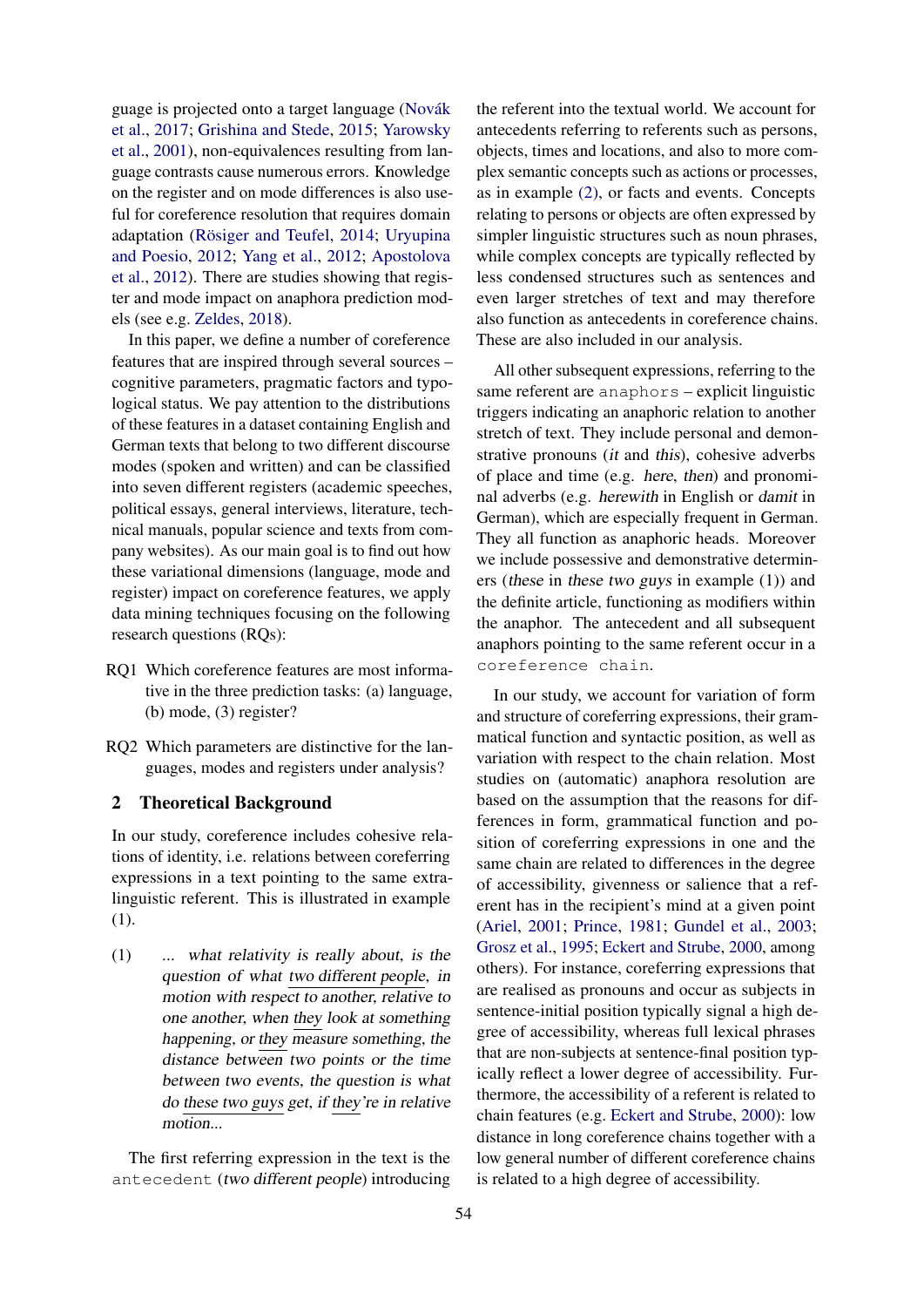Our main interest is functional variation of coreference that mainly stems from three variables of language use – mode of production, register variation and language contrast. We are aware of the fact that these variables interact with the general principles of cognitive processing mentioned above. However, the reflection of the cognitive status in coreference variation itself is not the focus of the current paper.

As mentioned above, the range of available and preferred linguistic structures for realising coreference chains differs across languages [\(Kunz and](#page-9-1) [Steiner,](#page-9-1) [2012;](#page-9-1) [Kunz and Lapshinova-Koltunski,](#page-9-2) [2015;](#page-9-2) Novák and Nedoluzhko, [2015\)](#page-9-3). The two languages under analysis differ in the linguistic forms available to signal coreference: German has more fine-grained options for differentiating degrees of accessibility, such as pronominal adverbs or demonstrative articles, whereas the English language system provides less syntactic flexibility and is more restricted than German in the distribution of accessible or less accessible referents. Besides that, English prefers more lexical means for establishing cohesion, whereas German tends to use more grammatical means of coreference [\(Kunz et al.,](#page-9-12) [2017\)](#page-9-12). German also seems to tend towards explicitating coreference relations, especially by using more demonstratives than English. We therefore argue that English and German differ in how correferring expressions vary in their form, syntactic function and position if looking inside coreference chains. For instance, frequent alternations in the use of demonstrative and personal pronouns are common in German, whereas in English, the form of the anaphor generally does not often change.This is illustrated in examples (2) and [\(3\).](#page-2-1)

- <span id="page-2-0"></span>(2) We work for prosperity and opportunity because they're right. It's the right thing to do.
- <span id="page-2-1"></span> $(3)$  Wir arbeiten für Wohlstand und Chancen, weil das richtig ist. Wir tun damit das Richtige. ("We work for prosperity and opportunity because that is right. We do thereby the right").

In the English example, the personal pronoun they refers to the entities prosperity and opportunity, and the personal pronoun  $It -$  to the event working for prosperity and opportunity. In the translation into German, the demonstrative das and the pronominal adverbial damit refer to the event working for prosperity and opportunity in both cases. In the second case, an additional logico-semantic relation of instrument is encoded implying a change in terms of form, grammatical function as well as position of the anaphor.

High or low variation in the use of different coreference expressions in texts may not only by subject to language contrasts but may also be a reflection of register or/ and the type of language production:

<span id="page-2-2"></span>(4) I live in a town called called Reigate. It's between London and the countryside which is quite nice. It takes us about 25 minutes to get to London on the train. It's I say it's a town, it's more of a village. It's quite small. It's very nice actually, it's a nice place to live.

Example [\(4\)](#page-2-2) is an extract from our spoken register INTERVIEW. It not only shows no variation at all in terms of the form of anaphors used in one coreference chain but concerning their syntactic function and position. Moreover, high thematic continuity is reflected by a long coreference chain with small distance between all elements in the coreference chain. These features used in combination typically reflect spontaneous spoken language involving dialogue between at least to speech participants. Much more variation can be expected in particular written language registers of our corpus.

### <span id="page-2-4"></span>3 Feature Categories under Analysis

Our coreference features can be classified into sev-eral groups<sup>[2](#page-2-3)</sup>. The first group (features 1-24) includes features that are related to the form, to functional and structural properties of coreferring expressions – categories motivated by various pragmatic factors.

1-5. Subtypes of antecedents: nominal phrases (ant-np), pronouns (ant-pron), fact sentences (ant-fact-s), verbal phrases representing events (ant-event-vp) and other structurally more complex segments such as complex sentences or paragraphs(other). This classification is based on the scope of the coreference relation: the distinction between entities and events / states is reflected in the distinction between nominal and verbal expressions [\(Kibrik,](#page-9-0) [2011,](#page-9-0) 7). Since languages, modes and registers show variation in terms of nominal

<span id="page-2-3"></span> $2^2$ Note that we count the total number of items per category instead of a boolean feature normally used in a coreference resolution system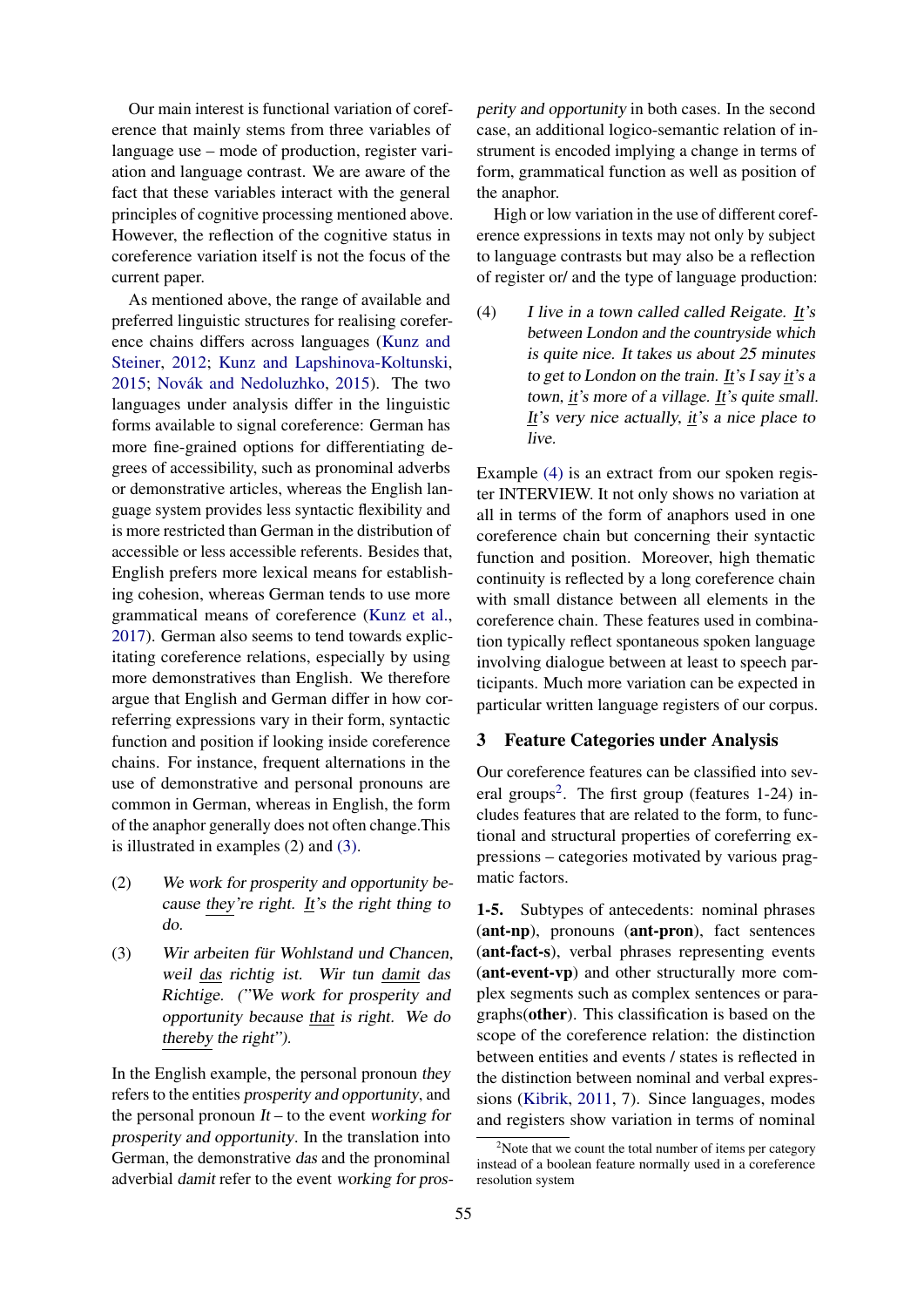and verbal expressions, we also expect that the scope of the coreference relation may vary depending on contextual influence.

6. ante-ttr The feature reflecting antecedent variability – 'type-token-ratio' of antecedents per text. We measure variability of antecedents – their structural complexity, i.e. pronouns, nominal phrases, event verbal phrases, fact sentences or bigger elements occurring as antecedents per text.

7-13. Morpho-syntactic subtypes of anaphors: personal pronoun *it* (**ana-pers-it**)<sup>[3](#page-3-0)</sup>, other third person personal pronouns (ana-pers-head), possessive pronouns triggering cohesiveness of the whole nominal phrase (ana-pers-mod), demonstrative pronouns such as *this* and *that* used as nominal heads (ana-dem-head), demonstrative pronominal adverbs, such as *hereby*, *herewith*(ana-dempronadv), definite articles triggering cohesiveness of the whole nominal phrase (ana-dem-art), demonstrative modifying pronouns triggering cohesiveness of the whole nominal phrase (e.g. *this* and *these*, as in *this project/ these projects* (ana-demmod). This classification is based on a two-fold motivation: On the one hand, it partly reflects the Givenness Hierarchy [\(Gundel et al.,](#page-8-7) [1993,](#page-8-7) 275). On the other hand, this is related to the levels of explicitness of coreferential expressions proposed by [Becher](#page-8-8) [\(2011\)](#page-8-8) who distinguishes three degrees (low, medium and high) of explicitness that rise with the information provided by the referring element. This also goes along with the concept of Accessibility of cohesive referents by [Ariel](#page-8-9) [\(1990\)](#page-8-9) – a suitable means to measure coreferential explicitness, although [Ariel](#page-8-9) [\(1990\)](#page-8-9) does not make use of the term explicitness in her work.

14-15. Subtypes of anaphors referring to location (ana-dem-local) and time (ana-dem-temp). This is motivated by the fact that time and location are often conceptualised as referents in human languages [\(Kibrik,](#page-9-0) [2011\)](#page-9-0). This kind of referent is captured by our classification of anaphor forms only.

16-17. Subtypes of comparative reference indicating the level of their specificity: general (anacomp-general) and particular (ana-comp-partic). We here follow [Halliday and Hasan](#page-9-13) [\(1976,](#page-9-13) 78) who argue that comparison (in terms of likeness or

unlikeness) is a form of reference as likeness is referential property. General comparison refers to general likeness, expressed by adjectives such as *same, similar, other*. Particular comparison concerns comparability between discourse units in terms of quantity (e.g. *more, fewer*) or quality (expressed by comparative adjectives and adverbs).

18-21. Grammatical functions of antecedents and anaphors: antecedent as a subject (ant-subj), antecedent as an object (ant-obj), anaphor as a subject (ana-subj), anaphor as an object (ana-obj). Grammatical functions were often used as a parameter of discourse salience in coreference resolution systems [\(Lappin and Leas,](#page-9-14) [1994;](#page-9-14) [Mitkov et al.,](#page-9-15) [2002;](#page-9-15) [Klenner and Tuggener,](#page-9-16) [2011\)](#page-9-16).

22-24. Total number of mentions: mention includes the total number of anaphors and antecedents, anaphor accounts for the total number of anaphors and antecedent for the total number of antecedents, respectively.

The other feature group is related to the properties of chains and includes the following categories.

25. Length of coreference chains measured in the number of chain elements within one chain (length), reflecting how coreference chains contribute to thematic continuity in a text - the longer the chain, the more continuity is explicitly expressed by cohesion.

26. Total number of coreference chains (chain). Higher frequencies of different chains per text reflect thematic progression or thematic variation in a text as opposed to continuity.

27. Distance between chain members within a coreference chain measured by tokens (dist-t). A similar feature was used by [Aone and Bennett](#page-8-10) [\(1996\)](#page-8-10) who included distance between anaphor and antecedent into their feature  $set<sup>4</sup>$  $set<sup>4</sup>$  $set<sup>4</sup>$ .

28. Number of anaphors per chain that occur at sentence-initial position (ana-p-start).

29. Number of anaphors per chain that have a subject function (differs from ana-subj which indicates total number of subjects as anaphors) (anais-subj).

We also include features reflecting structural variation in chains measured by switch rates, as

<span id="page-3-0"></span><sup>&</sup>lt;sup>3</sup>We include the pronoun *it/es* in a separate category, as it is ambiguous and semantically very vague, both in English and in German.

<span id="page-3-1"></span><sup>&</sup>lt;sup>4</sup>Here, there is again a difference to features normally used by coreference systems, where distance is computed for a given mention pair.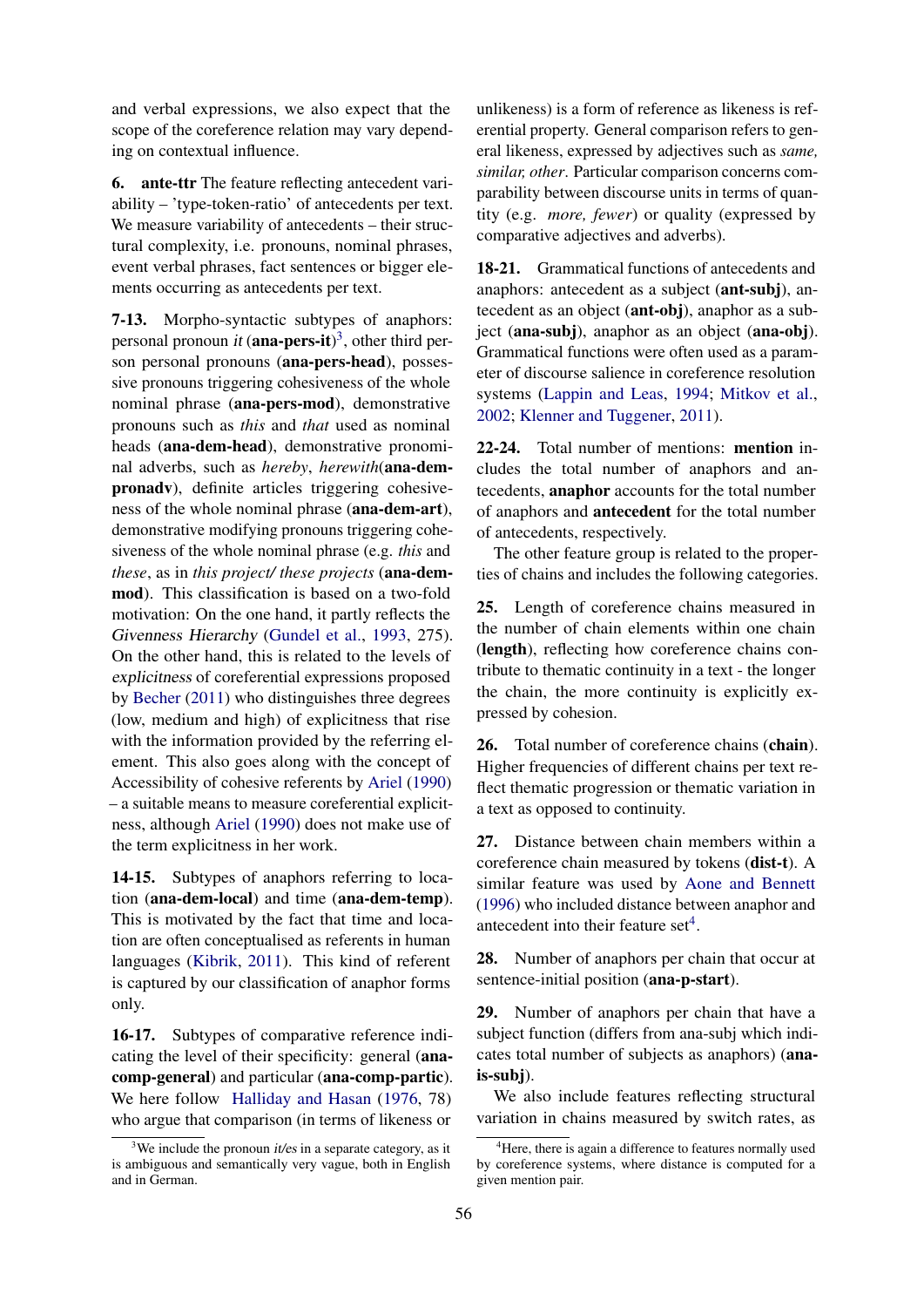well as variation in terms of parallel constructions and structural complexity of antecedents. The switch rates are calculated for the members of a chain in linear order. In example [\(1\),](#page-1-0) there is a coreference chain of five members (two different people – they – they – these two guys – they). If the corresponding property of the first anaphor is the same as the second (in both cases they), there is no switch. If the property is different, as between the second and the third anaphor (they vs. these two guys in terms of form – personal pronoun vs. nominal phrase modified by a demonstrative), we observe a switch. The switch rate (srate) is calculated using Formula  $(1)$  where  $N<sub>s</sub>$  is the number of switches and  $N_e$  the total number of elements in a chain.

$$
srate = \frac{N_s}{N_e} \tag{1}
$$

<span id="page-4-0"></span>30. Variation in the sentence position of the coreferring expression (srate1): sentence-initial vs. other positions – e.g.  $srate1$  for the chain in example (4) equals 0, as we have no chain members at sentence start<sup>[5](#page-4-1)</sup>.

31. Variation in grammatical function (srate2): subjects vs. other functions. Both srate1 and srate2 are supposed to reflect variation in the degree of accessibility of coreferring expressions – the higher the observed values, the more variation and less standardisation we observe.

32. Variation in the form of anaphors (srate3): srate2 amounts to 0.5 in example [\(1\),](#page-1-0) as there are two switches between they and these two guys, and these two guys and they.

33-34. Parallelism (srate4.1 and srate4.2): Based on [\(Mitkov et al.,](#page-9-15) [2002,](#page-9-15) 4), who used parallelism in the syntactic role of the nominal verb complements. If the property of all the mentions in a chain is the same, the chain is considered to be parallel and srate equals 0. Any difference in the properties of a chain member make a chain non-parallel. The proportion of chains being parallel and non-parallel is calculated for srate1 – chains in which all mentions occur at sentence-initial vs. non-initial position (srate4.1), and for srate2 – all mentions in a corresponding chain function as subjects vs. non-subjects in a

sentence (srate4.2). This is related to the general principles of priming and information distribution.

## 4 Data and Methods

#### 4.1 Data

Since our main goal does not include automatic coreference resolution and we are interested in exploring different coreference preferences in heterogeneous data, we decided for a manually-annotated corpus of English and German comparable texts (EO and GO) that represent a variety of different registers representing both spoken and written discourse. We therefore use the corpus GECCo annotated for various cohesive devices, including coreference chains. The texts in the data represent seven different registers: five written and two spoken, see Table [1,](#page-4-2). The written part was extracted from the corpus described by [Hansen-Schirra et al.](#page-9-17) [\(2012\)](#page-9-17) and contains popular-scientific articles (POPSCI), political essays (ESSAY), technical manuals (IN-STR), texts from company websites (WEB) and fictional texts (FICTION). The latter register is considered to be at the borderline between written and spoken discourse, as it contains dialogues. The spoken part was extracted from the corpus described by [Lapshinova-Koltunski et al.](#page-9-18) [\(2012\)](#page-9-18) and includes academic speeches (ACADEMIC) and transcribed interviews on general topics (INTERVIEW)<sup>[6](#page-4-3)</sup>.

<span id="page-4-2"></span>

|                  | EО   |         | GO   |         |
|------------------|------|---------|------|---------|
| register         | text | token   | text | token   |
| <b>ACADEMIC</b>  | 10   | 40.559  | 10   | 43.703  |
| <b>ESSAY</b>     | 29   | 34,998  | 23   | 35,668  |
| <b>FICTION</b>   | 10   | 36,996  | 10   | 36,778  |
| <b>INSTR</b>     | 10   | 36.167  | 14   | 36.880  |
| <b>INTERVIEW</b> | 12   | 37,898  | 14   | 40,198  |
| <b>POPSCI</b>    | 11   | 35,148  | 10   | 36,177  |
| <b>WEB</b>       | 12   | 36,119  | 13   | 35,779  |
| <b>TOTAL</b>     | 94   | 257,885 | 94   | 265,183 |

Table 1: Information on the corpus size.

The corpus contains annotations of various categories of textual cohesion elaborated for a multilingual dataset. They provide uniform coreference annotations capturing different types and subtypes of coreferring expressions existing in English and German. We select those corresponding to our features 7–15 described in Section [3](#page-2-4) above. Besides that, the corpus contains various categories of antecedents reflecting their structural complexity that

<span id="page-4-1"></span><sup>&</sup>lt;sup>5</sup>Please note that this feature is calculated for coreference relations beyond sentence borders

<span id="page-4-3"></span> $6$ More information about the corpus and how to gain access to it can be found at [http://fedora.clarin-d.](http://fedora.clarin-d.uni-saarland.de/gecco) [uni-saarland.de/gecco](http://fedora.clarin-d.uni-saarland.de/gecco).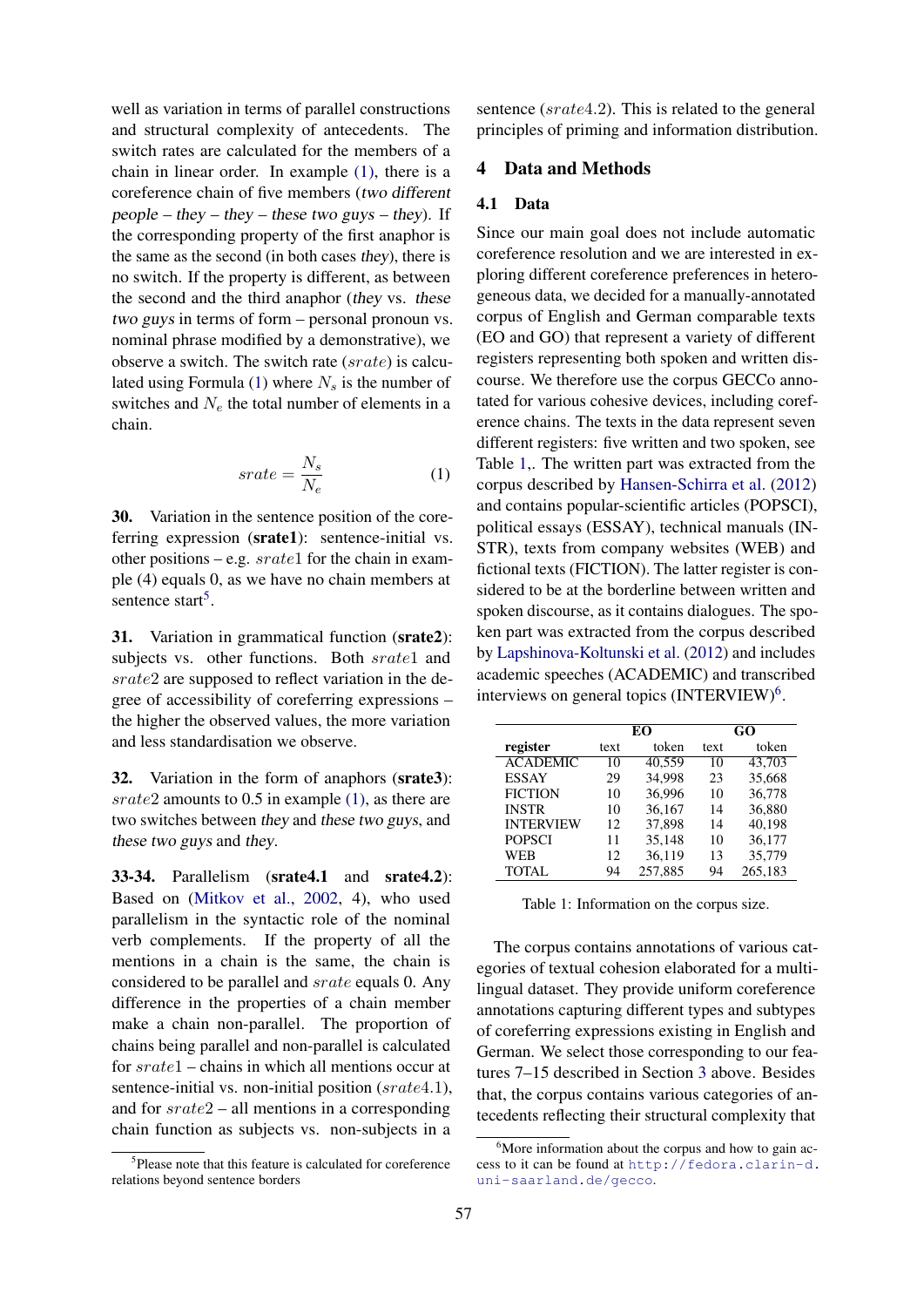correspond to our features 1–5 described above. An overview of the anaphor and antecedent types annotated in GECCo are provided along with language illustrations in both languages in the Appendix.

#### 4.2 Methods

For RQ1, we use a feature selection procedure, which is normally applied to automatically select attributes relevant to the predictive modeling problem (prediction of a class membership). We use Information Gain (IG) to reduce the number of the analysed coreference features to those relevant for a concrete prediction task – to see which coreference features are especially informative if we deal with the data that is influenced by different variation dimensions: (I) languages, (II) modes, (III) registers. IG measures the expected reduction in entropy – uncertainty associated with a random feature [\(Roobaert et al.,](#page-9-19) [2006,](#page-9-19) 464–465), or in other words, the feature's contribution to reduce the entropy.

To answer the second research question, we apply text classification with Support Vector Machines (SVM, cf. [Vapnik and Chervonenkis,](#page-10-5) [1974;](#page-10-5) [Joachims,](#page-9-20) [1998\)](#page-9-20) with a linear kernel to answer the the second research question. We label our data with the information on classes represented in our case by (I) languages, (II) modes and (III) registers, collect the information on the frequencies of cohesive categories from our corpus, and see if our corpus data support these classes. We apply separate binary classification tasks for languages, modes and registers. In case of both languages and modes, we have two classes only: English vs. German and spoken vs. written. However, we have a multi-class task in case of registers, as our dataset contains seven different registers. For this, we use a pairwise classification, i.e. one-versus-one classifiers are built for register distinction: ESSAY vs. FICTION, ESSAY vs. INSTR, etc. The performance scores of classifiers are judged in terms of precision, recall and f-measure. They are classspecific and indicate the results of automatic assignment of class labels to certain texts. Afterwards, we inspect in detail the whole range of features that make the pre-defined classes distinct from one another. For this, the SVM weights (representing the hyperplane and corresponding to the support vectors) are judged – the magnitude of the weights provides the information on the importance of each feature: the higher the weight of a feature, the more

distinctive it is for a particular class in the respective classification task.

#### 5 Analyses and Results

### 5.1 RQ1: Distinctive feature selection

We use 188 instances (text-based) and start with 34 attributes. Our prediction tasks with IG depend on the dimension of variation under analysis as described above. In the task for language prediction (I), where we need to select the features from our dataset that are most informative in the distinction between English and German texts – the algorithm delivers 10 attributes. In the mode prediction task (II), the algorithm delivers 21 attributes features that are most informative in the distinction between spoken vs. written texts. And in the register prediction task (III), we receive a list of 24 features that are most informative in the distinction between several classes of registers: academic speeches vs fiction or essays, etc. In this last prediction task, almost all the features have higher scores if we compare them to the output of the two previous scenarios. We provide the resulting lists of features in Appendix, where the selected features are ranked according to their IG score.

Interestingly, four of the 34 features (ana-persit, ana-dem-local, ant-fact-s, ana-obj) are informative in all the three prediction tasks – the first one is related to the anaphor form and thus givenness/salience/accessibility parameters, the second and the third describe the nature of the referent (fact and location) and the last one is also associated with givenness/salience/accessibility. Apart from these, language and mode prediction scenarios share one feature only that reflects the nature of the referent represented here by time (ana-demtemporal). Language and register do not share any features, whereas mode and register prediction task share 14 features, which is more than a half of the selected features in both tasks. This is not surprising as both mode and register are related to contextual, i.e. functional variation.

The features that are informative for the language prediction only include reference via pronominal adverbs (ana-dem-pronadv), both comparative subtypes (ana-comp-partic and anacomp-general), parallelism in grammatical function (sr4.2) and the number of anaphors per chain that have a subject function (ana-is-subj). They are attributed to existing language contrasts (extensive use of pronominal adverbs in German, less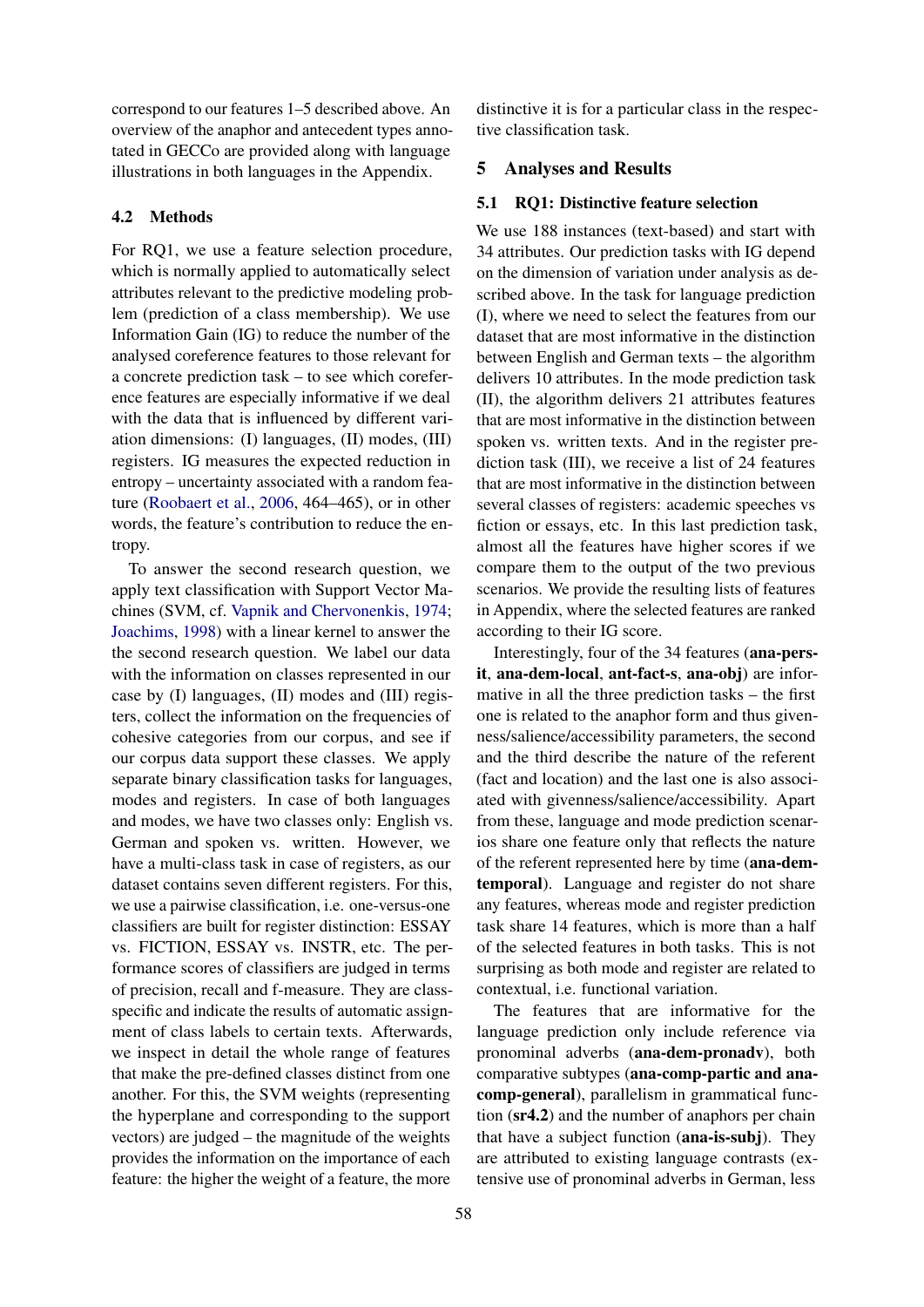flexible word order in English and others) and can be used for a language prediction task regardless of the mode and the register the texts belong to. In a multilingual coreference resolution task, the features reflecting language contrast should be used with caution, as they might be confounding if used for both languages involved.

The features that are informative for the distinction of modes only are related to the position in the sentence (sr1 and ana-p-start). They can be attributed to the specific speech conditions such as constraints on working memory capacity, spontaneous and partially unreflected text production. We assume that such features should be excluded from a feature set, when a coreference system is trained on a dataset containing both spoken and written texts.

Grammatical function of antecedent (ant-subj and ant-obj), anaphors in the subject role (anasubj), demonstrative modifiers triggering coreference (ana-dem-mod), pronominal antecedents (ant-pron) and the distance between the chain members  $(dist_t)$  are informative if we are predicting the register a text belongs to. They are related to the contextual parameters that may vary across registers, e.g. thematic progression or degree of accessibility of referents, and may also have something to do with textual functions. This kind of features could be confounding, when a coreference resolution system is trained on a dataset of texts from different registers.

### 5.2 RQ2: Automatic classification

(I) Language We start with the prediction for languages between two classes – English and German. As the size of our dataset is small, we evaluate the performance of the classifier in a 10-fold crossvalidation step. We judge the performance scores in terms of precision, recall and f-measure. These scores are class (in our case, language) -specific and indicate the results of automatic assignment of language labels to certain texts in our data. The results of the classification performance are presented in Table [2.](#page-6-0)

<span id="page-6-0"></span>

|            | <b>Precision Recall</b> |       | F         |
|------------|-------------------------|-------|-----------|
| EО         | 88.7                    | 100.0 | 94.0      |
| GO         | 100.0                   |       | 872.932   |
| Weight.av. | 94.3                    |       | 93.6 93.6 |

Table 2: Classification results for language distinction.

Overall, we achieve a good classification result (93.62% of accuracy with an f-measure of 93.6%) predicting between English and German texts on the basis of coreference features. This confirms that coreference phenomena have language-specific properties. All the English texts in our data were assigned with the correct labels which consequently contributes to 100% of recall for EO and 100% of precision for GO. The confusion matrix reveals that 12 German texts were erroneously classified as being English.

<span id="page-6-1"></span>

| EO               | GO              |
|------------------|-----------------|
| ana-pers-it      | ana-dem-pronady |
| ana-comp-general | ana-dem-local   |
| ana-comp-partic  | ant-fact-s      |
| ana-is-subj      | ana-dem-temp    |

Table 3: Class-specific features for languages.

In Table [3,](#page-6-1) we list the top four distinctive features for English and German. The most prominent feature in English is coreference via the personal pronoun it, whereas pronominal adverbs are the most distinctive features in German. German pronominal adverbs can function as referring expressions or establish a conjunctive relation. Interestingly, the antecedent-related features such as extended referents (clauses or sentences) and reference to location and timeare distinctive for German only.

(II) Mode The same analysis steps are performed for the differentiation between spoken and written modes. The dataset is bilingual – we do not separate them according to their languages, as our task is to predict modes regardless of the language  $(\text{language-independent classification})^7$  $(\text{language-independent classification})^7$ . The results for the mode prediction (presented in Table [4\)](#page-7-0) are better than those for the language prediction, as we achieve 96.81% of accuracy here (with an f-measure of 96.8%). Overall, mode prediction works better for the written texts. However, spoken texts are classified with better precision (97.6% vs. 96.6%).

In Table [5,](#page-7-1) we list the top four distinctive features for the prediction of spoken vs. written mode. Both lists contain features related to the sentenceinitial position of chain members (ana-p-start and srate1). The first position in the list of distinctive spoken features is occupied by demonstrative func-

<span id="page-6-2"></span><sup>&</sup>lt;sup>7</sup>This means that texts labelled as 'spoken' are in both English and German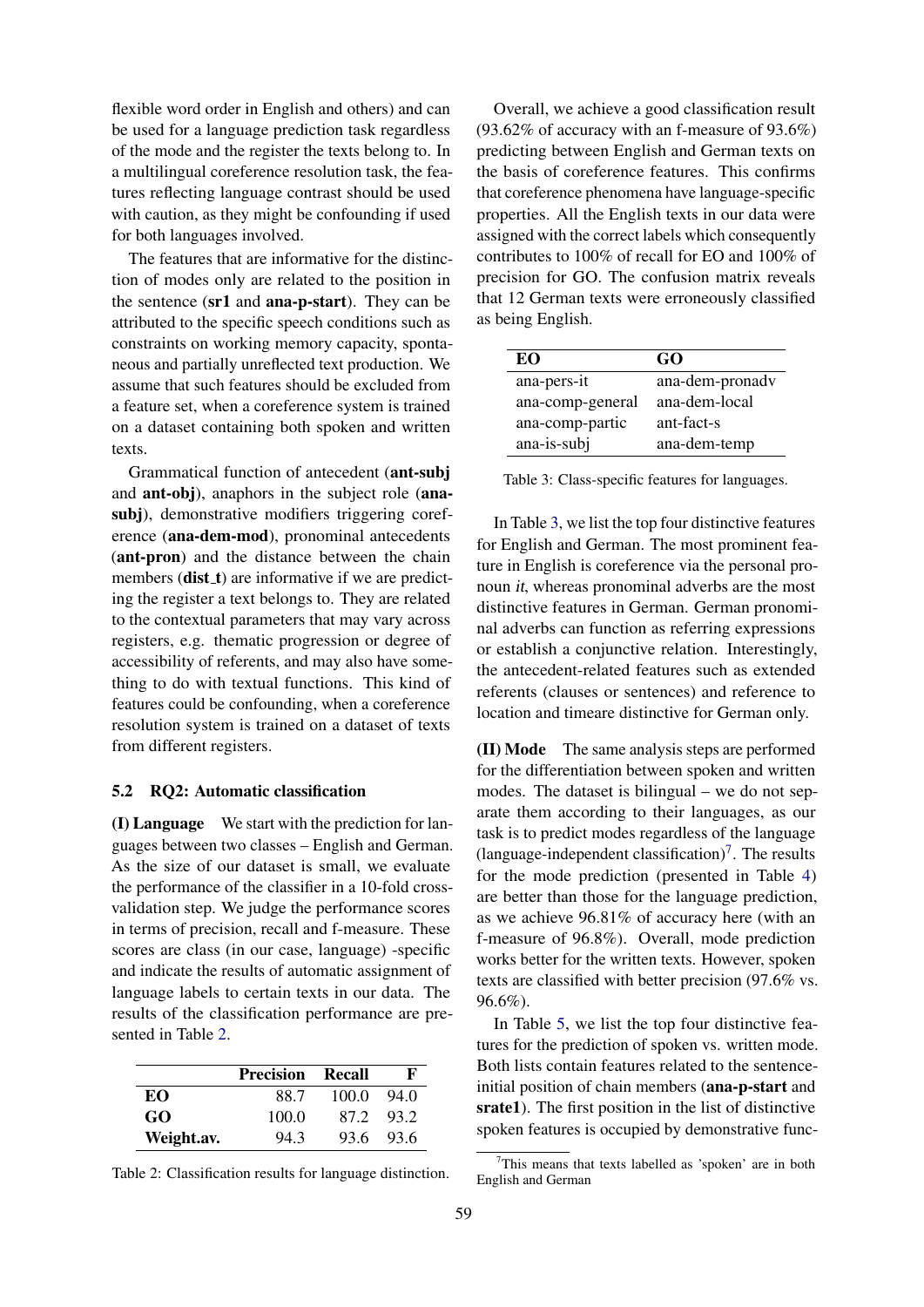<span id="page-7-0"></span>

|            | <b>Precision</b> | - Recall | F    |
|------------|------------------|----------|------|
| spoken     | 97.6             | 891      | 93.2 |
| written    | 96.6             | 99.3     | 979  |
| Weight.av. | 96.8             | 96.8     | 96.8 |

<span id="page-7-1"></span>Table 4: Classification results for mode distinction.

| <b>Spoken</b> | Written      |
|---------------|--------------|
| ana-dem-head  | ana-obj      |
| ana-pers-it   | ana-pers-mod |
| ana-dem-local | srate1       |
| ana-p-start   | antecedent   |

Table 5: Class-specific features for modes.

tioning as heads in texts, e.g. dies/this, followed by es/it in the same function.

(III) Register Here, we also perform classification on the bilingual dataset, as we did in the previous task. The results of the classification performance are presented in Table [6.](#page-7-2) This prediction task delivers the least satisfactory results, which is not unexpected, since we have here a multi-class task with a smaller number of items. However, the overall result is 90.88% of accuracy (with an f-measure of 66.1%). The best result was achieved for fictional texts and academic speeches, whereas the lowest scores were observed for websites and technical manuals.

<span id="page-7-2"></span>

|                  | <b>Precision</b> | <b>Recall</b> | F    |
|------------------|------------------|---------------|------|
| <b>ESSAY</b>     | 59.5             | 96.2          | 73.5 |
| <b>FICTION</b>   | 85.0             | 85.0          | 85.0 |
| <b>INSTR</b>     | 69.2             | 37.5          | 48.6 |
| <b>POPSCI</b>    | 61.1             | 52.4          | 56.4 |
| WEB              | 53.8             | 28.0          | 36.8 |
| <b>ACADEMIC</b>  | 92.9             | 65.0          | 76.5 |
| <b>INTERVIEW</b> | 80.8             | 80.8          | 80.8 |
| Weight.av.       | 69.4             | 68.1          | 66.1 |

Table 6: Classification results for register distinction.

We suggest that the registers whose texts are not misclassified possess very strong coreference features that distinguish them from other texts. This means that when building systems for coreference resolution, register adaptation for these registers is essential.

Most misclassified texts of various registers were labelled as ESSAY  $(34)^8$  $(34)^8$ . Most distinctive features

of this register seem to be shared by other registers resulting in the high number of noisy texts in the ESSAY class. While erroneous assignment of 'foreign' classes is typical for ESSAY, ACADEMIC seems to be very different from all other register classes, with one exception of an interview text. Therefore, we decide to analyse the top distinctive features of these two registers in detail.

In Table [7,](#page-8-11) we summarise the top five features distinctive for ESSAY and for ACADEMIC, if classified against the other six registers. As seen from the table, the features of ESSAY are related to the distance between chain elements and the properties of antecedents: variation in the scope of relation and the subject/object function, which is a salience feature. In the prediction between FICTION and ESSAY, only two features turned out to be distinctive. The longest list was observed in the prediction between ESSAY and INSTR.

Most features in ACADEMIC are related either to the form of anaphors or the antecedent types Here, we observe a preference for events or states. Overall, the ESSAY features are more diverse in their categories. Moreover, the ACADEMIC lists are longer: the longest one contains 19 members (in the prediction between ACADEMIC and ESSAY).

#### 6 Conclusion and Discussion

We used a set of coreference features of cognitive, pragmatic and typological nature to analyse their variation in heterogeneous data – texts that belong to two different languages, spoken and written modes classified into seven different registers. We used different methods to find out in which way the three variational dimensions that are present in our dataset (language, mode and register) influence the constellation of features.

The results show that depending on the variational dimension, we can have different sets of coreference features. The information on the nature of features derived from our analyses can be useful for studies that use heterogeneous datasets for automatic coreference resolution tasks and multilingual coreference projection. Depending on the dataset at hand, a feature adaptation is recommended.

Information on the features that are distinctive for certain classes included into our analysis provide us with patterns of systematic contrasts. The differences in position, grammatical function and forms of coreferring expressions in a source and a target text belonging to the same register cause

<span id="page-7-3"></span><sup>&</sup>lt;sup>8</sup>We provide the confusion matrix in Appendix.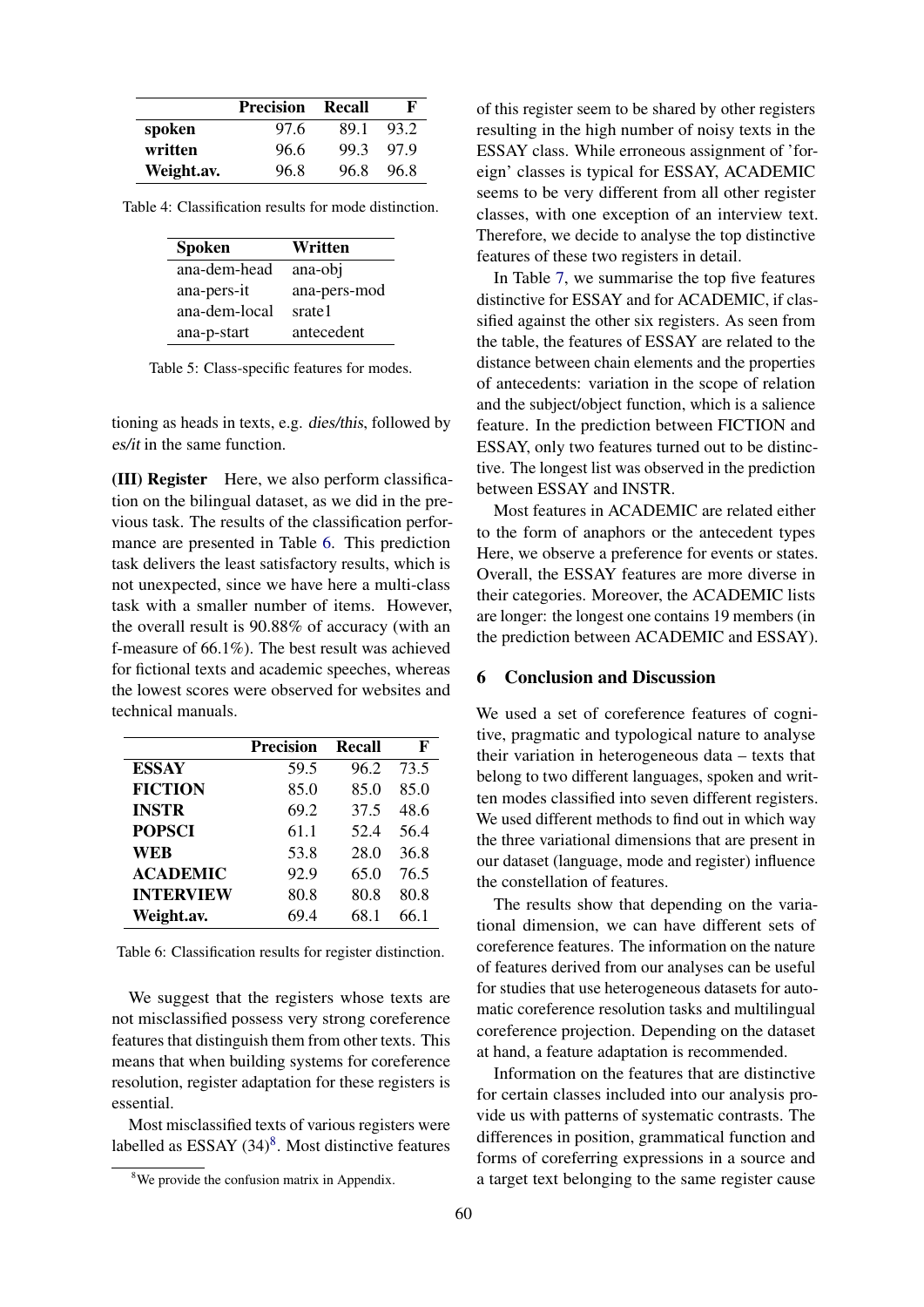<span id="page-8-11"></span>

|                  |              |               | <b>Features distinctive for ESSAY</b>    |              |              |
|------------------|--------------|---------------|------------------------------------------|--------------|--------------|
| <b>FICTION</b>   | dist-t       | ant-ttr       | NA.                                      | <b>NA</b>    | <b>NA</b>    |
| <b>INSTR</b>     | dist-t       | ant-subj      | srate3                                   | ant-other    | ana-pers-mod |
| <b>POPSCI</b>    | dist-t       | ant-ttr       | ana-dem-local                            | ant-other    | length       |
| <b>WEB</b>       | dist-t       | ant-ttr       | ant-subj                                 | srate4.1     | ant-event-vp |
| <b>ACADEMIC</b>  | dist-t       | ant-subj      | ana-pers-mod                             | ant-ttr      | ana-obi      |
| <b>INTERVIEW</b> | ant-subj     | ant-obj       | dist-t                                   | ana-pers-mod | ana-obi      |
|                  |              |               | <b>Features distinctive for ACADEMIC</b> |              |              |
| <b>ESSAY</b>     | ana-dem-mod  | ana-dem-local | ana-dem-head                             | ana-pers-it  | srate4.1     |
| <b>FICTION</b>   | ana-dem-head | srate4.1      | ana-dem-mod                              | ana-pers-it  | ant-fact-s   |
| <b>INSTR</b>     | ana-dem-head | ana-dem-local | srate3                                   | ana-pers-it  | srate4.1     |
| <b>POPSCI</b>    | ana-dem-head | ana-dem-local | ant-other                                | ana-pers-it  | srate4.1     |
| <b>WEB</b>       | ana-dem-head | srate4.1      | ana-dem-local                            | ana-pers-it  | ant-event-vp |
| <b>INTERVIEW</b> | ana-dem-mod  | antecedent    | chain                                    | ant-obj      | ant-subj     |

Table 7: Features distinctive for ESSAY in different classification tasks.

frequent problems in automatic alignment of the members of coreference chains which may result in erroneous coreference projection. The knowledge on systematic error sources can be used for an automatic improvement of alignment. In coreference resolution, the information on registerial differences may be helpful for domain adaptation. Political essays turn out to have the smallest number of prominent coreference features, which means that working with texts of this register does not require any domain adaptation. There is an opposite tendency for academic speeches – these texts differ strongly from other text types, and thus, domain adaptation is necessary. The knowledge on language, mode and register contrasts is also important for contrastive linguistics and translation studies. In the future, it would be interesting to test whether our assumptions about the correlation of specific types of features and variational dimensions may influence the performance of automatic coreference resolution systems and multilingual coreference projection tasks.

### Acknowledgments

The present work was done within the GECCo project funded through the German Research Foundation (DFG). We would like to thank José Manuel Martínez Martínez for contributing to the extraction and calculation of a number of features used in the analyses. We would also like to thank our reviewers for their useful comments and suggestions.

#### References

<span id="page-8-10"></span>Chinatsu Aone and Scott William Bennett. 1996. [Ap](https://doi.org/10.1007/3-540-60925-3_55)[plying machine learning to anaphora resolution.](https://doi.org/10.1007/3-540-60925-3_55) In Stefan Wermter, Ellen Riloff, and Gabriele Scheler, editors, *Connectionist, Statistical and Symbolic Ap-* *proaches to Learning for Natural Language Processing*, pages 302–314. Springer, Berlin, Heidelberg.

- <span id="page-8-2"></span>Emilia Apostolova, Noriko Tomuro, Pattanasak Mongkolwat, and Dina Demner-Fushman. 2012. [Domain adaptation of coreference resolution for](http://dl.acm.org/citation.cfm?id=2391123.2391139) [radiology reports.](http://dl.acm.org/citation.cfm?id=2391123.2391139) In *Proceedings of the 2012 Workshop on Biomedical Natural Language Processing*, BioNLP '12, pages 118–121, Stroudsburg, PA, USA. Association for Computational Linguistics.
- <span id="page-8-9"></span>Mira Ariel. 1990. *Accessing noun-phrase antecedents*. Routledge, London.
- <span id="page-8-3"></span>Mira Ariel. 2001. Accessibility theory: an overview. In T. Sanders, J. Schilperoord, and W. Spooren, editors, *Text Representation*, pages 29–88. John Benjamins, Amsterdam/Philadelphia.
- <span id="page-8-8"></span>Victor Becher. 2011. *[Explicitation and implicitation](ttp://ediss.sub.uni-hamburg.de/volltexte/2011/5321/pdf/Dissertation.pdf) [in translation: A corpus-based study of English-](ttp://ediss.sub.uni-hamburg.de/volltexte/2011/5321/pdf/Dissertation.pdf)[German and German-English translations of busi](ttp://ediss.sub.uni-hamburg.de/volltexte/2011/5321/pdf/Dissertation.pdf)[ness texts](ttp://ediss.sub.uni-hamburg.de/volltexte/2011/5321/pdf/Dissertation.pdf)*. Ph.D. thesis, Universität Hamburg.
- <span id="page-8-0"></span>Douglas Biber. 2012. Register as a predictor of linguistic variation. *Corpus Linguistics and Linguistic Theory*, 8(1):9–37.
- <span id="page-8-6"></span>Miriam Eckert and Michael Strube. 2000. Dialogue acts, synchronizing units, and anaphora resolution. *Journal of Semantics*, 17(1):51–89.
- <span id="page-8-1"></span>Yulia Grishina and Manfred Stede. 2015. Knowledgelean projection of coreference chains across languages. In *Proceedings of the 8th Workshop on Building and Using Comparable Corpora*, Beijing, China. Association for Computational Linguistics.
- <span id="page-8-5"></span>Barbara J. Grosz, Aravind K. Joshi, and Scott Weinstein. 1995. Centering: A framework for modeling the local coherence of discourse. *Computational Linguistics*, 21.
- <span id="page-8-7"></span>Jeanette Gundel, Nancy Hedberg, and Ron Zacharski. 1993. Cognitive status and the form of referring expressions in discourse. *Language*, pages 274–307.
- <span id="page-8-4"></span>Jeanette Gundel, Michael Hegarty, and Kaja Borthen. 2003. Cognitive status, information structure, and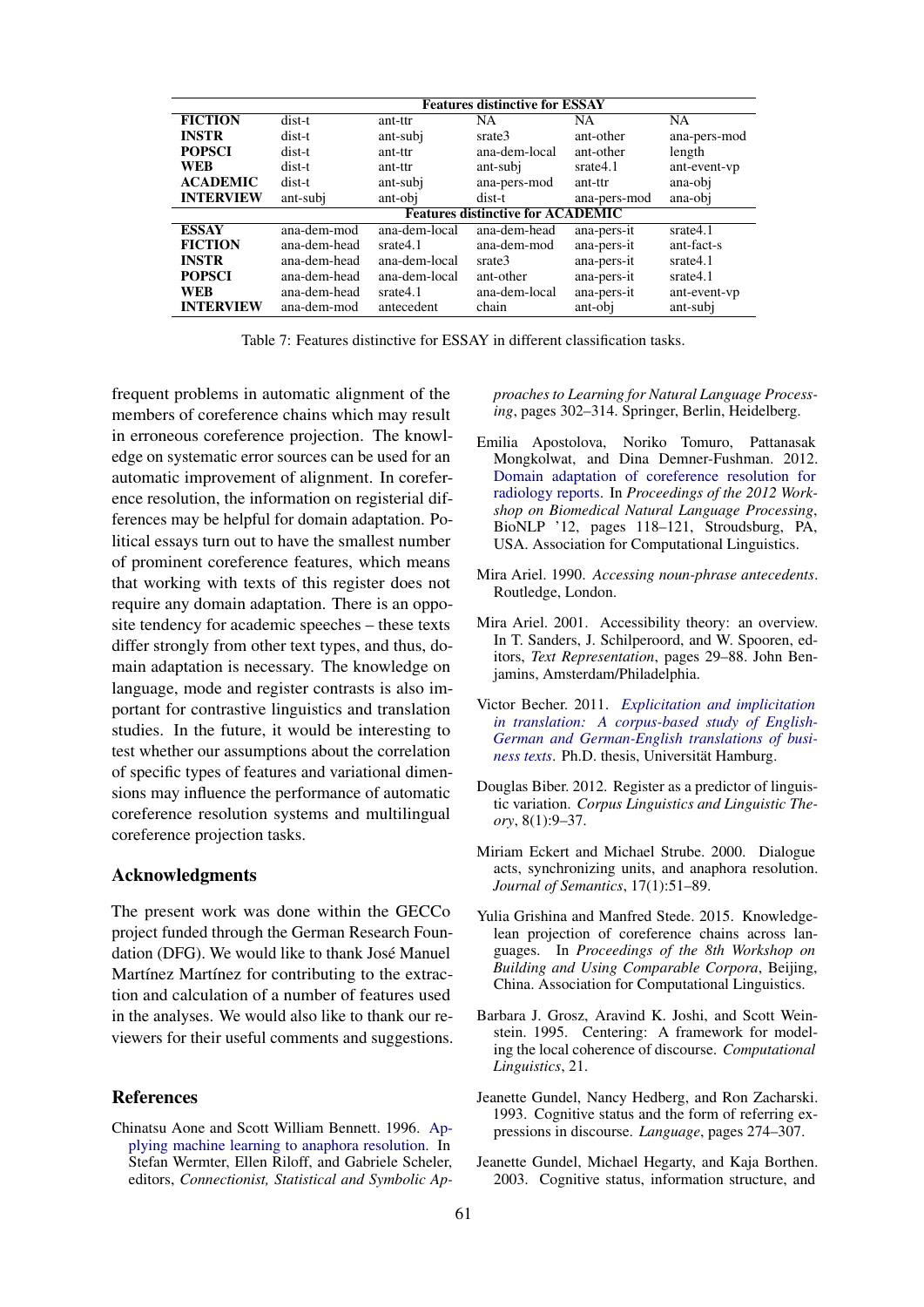pronominal reference to clausally introduced entities. *Journal of Logic, Language and Information*,  $12(3):281 - 299.$ 

- <span id="page-9-13"></span>M.A.K. Halliday and Ruqaiya Hasan. 1976. *Cohesion in English*. Longman, London, New York.
- <span id="page-9-17"></span>Silvia Hansen-Schirra, Stella Neumann, and Erich Steiner. 2012. *Cross-linguistic Corpora for the Study of Translations. Insights from the Language Pair English-German*. de Gruyter, Berlin, New York.
- <span id="page-9-8"></span>Sanda M. Harabagiu and Steven J. Maiorano. 2000. [Multilingual coreference resolution.](https://doi.org/10.3115/974147.974167) In *Proceedings of the Sixth Conference on Applied Natural Language Processing*, ANLC '00, pages 142–149, Stroudsburg, PA, USA. Association for Computational Linguistics.
- <span id="page-9-20"></span>Thorsten Joachims. 1998. Text categorization with support vector machines: Learning with many relevant features. In *Proceedings of the European Conference on Machine Learning (ECML)*, pages 137–142, London, UK. Springer.
- <span id="page-9-0"></span>Andrej A. Kibrik. 2011. *Reference in Discourse*. Oxford University Press.
- <span id="page-9-16"></span>Manfred Klenner and Don Tuggener. 2011. [An in](http://aclweb.org/anthology/W/W11/W11-1912.pdf)[cremental model for coreference resolution with re](http://aclweb.org/anthology/W/W11/W11-1912.pdf)[strictive antecedent accessibility.](http://aclweb.org/anthology/W/W11/W11-1912.pdf) In *Proceedings of the Fifteenth Conference on Computational Natural Language Learning: Shared Task, CoNLL 2011, Portland, Oregon, USA, June 23-24, 2011*, pages 81– 85.
- <span id="page-9-9"></span>Sandra Kübler and Desislava Zhekova. 2016. Multilingual coreference resolution. *Language and Linguistics Compass*, 10(11):614–631.
- <span id="page-9-12"></span>Kerstin Kunz, Stefania Degaetano-Ortlieb, Ekaterina Lapshinova-Koltunski, Katrin Menzel, and Erich Steiner. 2017. Gecco – an empirically-based comparison of English-German cohesion. In Gert De Sutter, Marie-Aude Lefer, and Isabelle Delaere, editors, *Empirical Translation Studies: New Methodological and Theoretical Traditions*, volume 300 of *TILSM series*, pages 265–312. Mouton de Gruyter. TILSM series.
- <span id="page-9-2"></span>Kerstin Kunz and Ekaterina Lapshinova-Koltunski. 2015. Cross-linguistic analysis of discourse variation across registers. *Special Issue of Nordic Journal of English Studies*, 14(1):258–288.
- <span id="page-9-1"></span>Kerstin Kunz and Erich Steiner. 2012. Towards a comparison of cohesive reference in English and German: System and text. In M. Taboada, S. Doval Suárez, and E. González Álvarez, editors, *Contrastive Discourse Analysis. Functional and Corpus Perspectives*. Equinox, London.
- <span id="page-9-14"></span>Shalom Lappin and Herbert J. Leas. 1994. An algorithm for pronominal anaphora resolution. *Computational Linguistics*, pages 535–561.
- <span id="page-9-18"></span>Ekaterina Lapshinova-Koltunski, Kerstin Kunz, and Marilisa Amoia. 2012. Compiling a multilingual spoken corpus. In *Proceedings of the VIIth GSCP International Conference: Speech and corpora*, pages 79–84, Firenze. Firenze University Press.
- <span id="page-9-15"></span>Ruslan Mitkov, Richard Evans, and Constantin Orsan. 2002. [A new, fully automatic version of Mitkov's](https://doi.org/10.1007/3-540-45715-1_15) [knowledge-poor pronoun resolution method.](https://doi.org/10.1007/3-540-45715-1_15) In *Computational Linguistics and Intelligent Text Processing, Third International Conference, CICLing 2002, Mexico City, Mexico, February 17-23, 2002, Proceedings*, pages 168–186.
- <span id="page-9-10"></span>Michal Novák, Anna Nedoluzhko, and Zdeněk Žabokrtský. 2017. [Projection-based coreference res](https://doi.org/10.18653/v1/W17-1508)[olution using deep syntax.](https://doi.org/10.18653/v1/W17-1508) In *Proceedings of the 2nd Workshop on Coreference Resolution Beyond OntoNotes (CORBON 2017)*, pages 56–64, Valencia, Spain. Association for Computational Linguistics.
- <span id="page-9-3"></span>Michal Novák and Anna Nedoluzhko. 2015. Correspondences between Czech and English coreferential expressions. *Discours: Revue de linguistique, psycholinguistique et informatique*, 16.
- <span id="page-9-6"></span>Sameer Pradhan, Alessandro Moschitti, Nianwen Xue, Olga Uryupina, and Yuchen Zhang. 2012. CoNLL-2012 shared task: Modeling multilingual unrestricted coreference in OntoNotes. In *Joint Conference on EMNLP and CoNLL-Shared Task*, pages 1– 40. Association for Computational Linguistics.
- <span id="page-9-11"></span>Ellen F. Prince. 1981. Towards a taxonomy of givennew information. In P. Cole, editor, *Radical Pragmatics*, pages 223–255. Academic Press, New York.
- <span id="page-9-5"></span>Altaf Rahman and Vincent Ng. 2012. [Translation](http://dl.acm.org/citation.cfm?id=2382029.2382147)[based projection for multilingual coreference resolu](http://dl.acm.org/citation.cfm?id=2382029.2382147)[tion.](http://dl.acm.org/citation.cfm?id=2382029.2382147) In *Proceedings of the 2012 Conference of the North American Chapter of the Association for Computational Linguistics: Human Language Technologies*, NAACL HLT '12, pages 720–730, Stroudsburg, PA, USA. Association for Computational Linguistics.
- <span id="page-9-7"></span>Marta Recasens, Luís Màrquez, Emili Sapena, Toni Martí, Mariona Taulé, Veronique Hoste, Massimo Poesio, and Yannick Versley. 2010. Semeval-2010 task 1: Coreference resolution in multiple languages. In *Proceedings of the 5th International Workshop on Semantic Evaluation*, pages 1–8. Association for Computational Linguistics.
- <span id="page-9-4"></span>Marta Recasens and Sameer Pradhan. 2016. Evaluation campaigns. In *Anaphora Resolution – Algorithms, Resources, and Applications*, pages 165–208. Springer.
- <span id="page-9-19"></span>Danny Roobaert, Grigoris Karakoulas, and Nitesh V. Chawla. 2006. [Information Gain, Correlation and](https://doi.org/10.1007/978-3-540-35488-8_23) [Support Vector Machines.](https://doi.org/10.1007/978-3-540-35488-8_23) In Isabelle Guyon, Masoud Nikravesh, Steve Gunn, and Lotfi A. Zadeh, editors, *Feature Extraction: Foundations and Applications*, pages 463–470. Springer Berlin Heidelberg, Berlin, Heidelberg.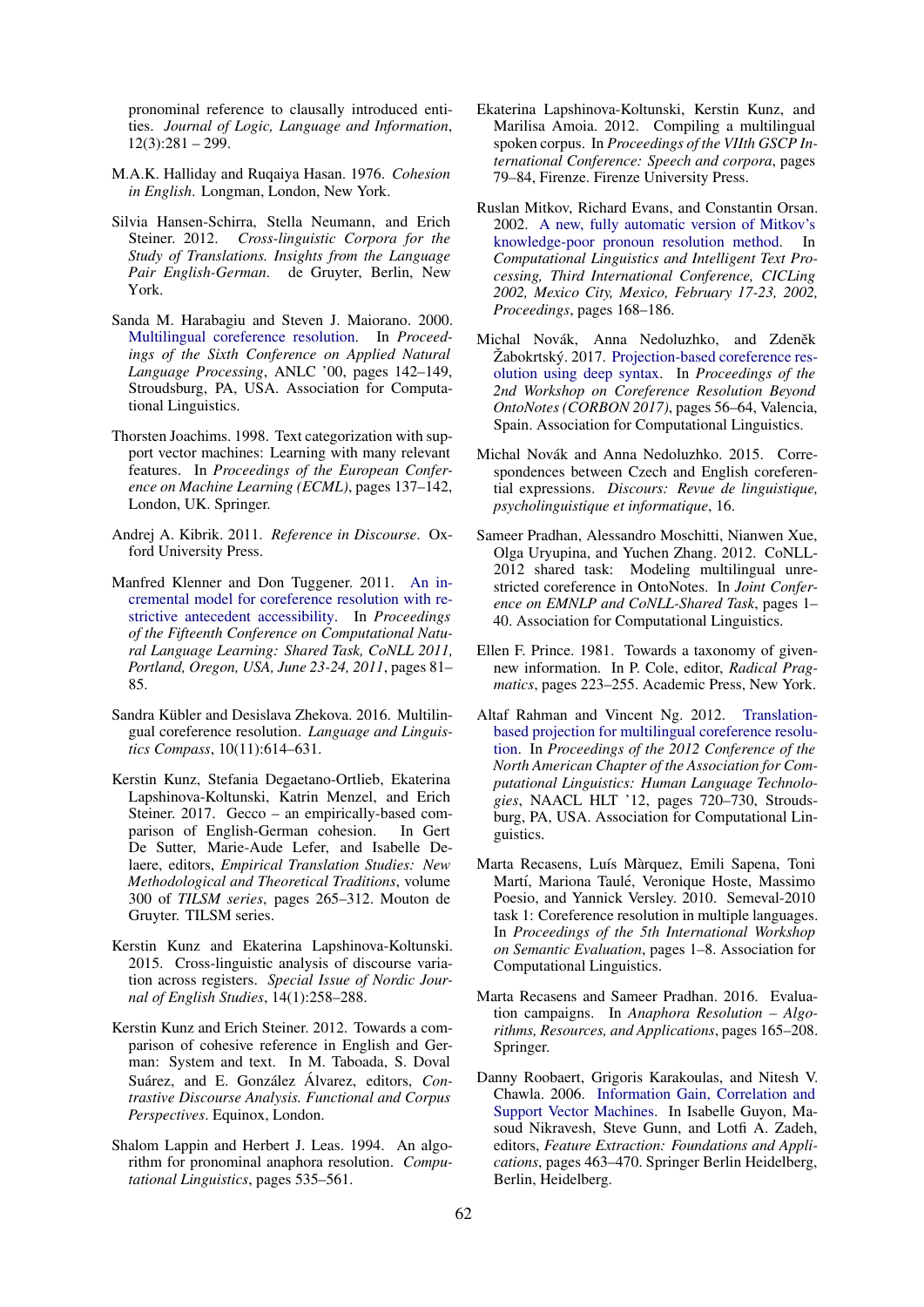- <span id="page-10-1"></span>Ina Rösiger and Simone Teufel. 2014. [Resolving coref](http://www.aclweb.org/anthology/P/P14/P14-3003)[erent and associative noun phrases in scientific text.](http://www.aclweb.org/anthology/P/P14/P14-3003) In *Proceedings of the EACL 2014 Student Research Workshop*, pages 45–55, Gothenburg, Sweden. Association for Computational Linguistics.
- <span id="page-10-2"></span>Olga Uryupina and Massimo Poesio. 2012. [Domain](http://www.lrec-conf.org/proceedings/lrec2012/pdf/944_Paper.pdf)[specific vs. uniform modeling for coreference reso](http://www.lrec-conf.org/proceedings/lrec2012/pdf/944_Paper.pdf)[lution.](http://www.lrec-conf.org/proceedings/lrec2012/pdf/944_Paper.pdf) In *Proceedings of the Eighth International Conference on Language Resources and Evaluation (LREC'12)*, pages 187–191, Istanbul, Turkey. European Language Resources Association (ELRA).
- <span id="page-10-5"></span>Vladimir Naumovich Vapnik and Alexey Yakovlevich Chervonenkis. 1974. *Theory of Pattern Recognition*. Nauka, Moscow.
- <span id="page-10-3"></span>Jian Bo Yang, Qi Mao, Qiao Liang Xiang, Ivor Wai-Hung Tsang, Kian Ming Adam Chai, and Hai Leong Chieu. 2012. [Domain adaptation for coreference res](http://dl.acm.org/citation.cfm?id=2390948.2391029)[olution: An adaptive ensemble approach.](http://dl.acm.org/citation.cfm?id=2390948.2391029) In *Proceedings of the 2012 Joint Conference on Empirical Methods in Natural Language Processing and Computational Natural Language Learning*, EMNLP-CoNLL '12, pages 744–753, Stroudsburg, PA, USA. Association for Computational Linguistics.
- <span id="page-10-0"></span>David Yarowsky, Grace Ngai, and Richard Wicentowski. 2001. [Inducing multilingual text analysis](https://doi.org/10.3115/1072133.1072187) [tools via robust projection across aligned corpora.](https://doi.org/10.3115/1072133.1072187) In *Proceedings of the First International Conference on Human Language Technology Research*, HLT '01, pages 1–8, Stroudsburg, PA, USA. Association for Computational Linguistics.
- <span id="page-10-4"></span>Amir Zeldes. 2018. [A predictive model for notional](https://doi.org/10.18653/v1/W18-0704) [anaphora in English.](https://doi.org/10.18653/v1/W18-0704) In *Proceedings of the First Workshop on Computational Models of Reference, Anaphora and Coreference*, pages 34–43, New Orleans, Louisiana. Association for Computational Linguistics.

# A Appendix

| type & form           | examples                     |  |
|-----------------------|------------------------------|--|
| pers. head            | he/er, she/sie, they/sie     |  |
| pers. modifier        | her/ihr, his/sein, their/ihr |  |
| <i>it</i> -endophoric | <i>it/es</i>                 |  |
| demonstr. head        | this/dies/das, that/jenes    |  |
| demonstr. modifier    | this/diese $(r/s)$ ,         |  |
|                       | that/jene( $r/s$ )           |  |
| local                 | here/hier, there/da          |  |
| temporal              | now/jetzt, then/dann         |  |
| pronady               | herewith/hiermit, dage-      |  |
|                       | gen, damit                   |  |
| comparat. particular  | bigger/grösser,<br>bet-      |  |
|                       | ter/besser                   |  |
| comparat. general     | other/andere,                |  |
|                       | such/solche                  |  |

Table 8: Anaphors and their subtypes annotated in GECCo.

| type     | example                                                           |
|----------|-------------------------------------------------------------------|
| pronoun  | he wrote back saying if $\langle$ this $\rangle$ is               |
|          | what i think it is                                                |
| np       | This set of euro coins will cost                                  |
|          | $<$ 20 marks $>$ . For this, you get 20                           |
|          | coins                                                             |
| event-vp | <calculating can-<="" number="" of="" td="" the=""></calculating> |
|          | nonballs in piles $>$ for him, but this                           |
|          | sparked                                                           |
| fact-s   | $\langle$ At the same time, we need                               |
|          | to double the current level of                                    |
|          | $prosperity$ this is the most ur-                                 |
|          | gent moral challenge we face.                                     |
| other    | longer segments                                                   |

Table 9: Types of antecedents annotated in GECCo.